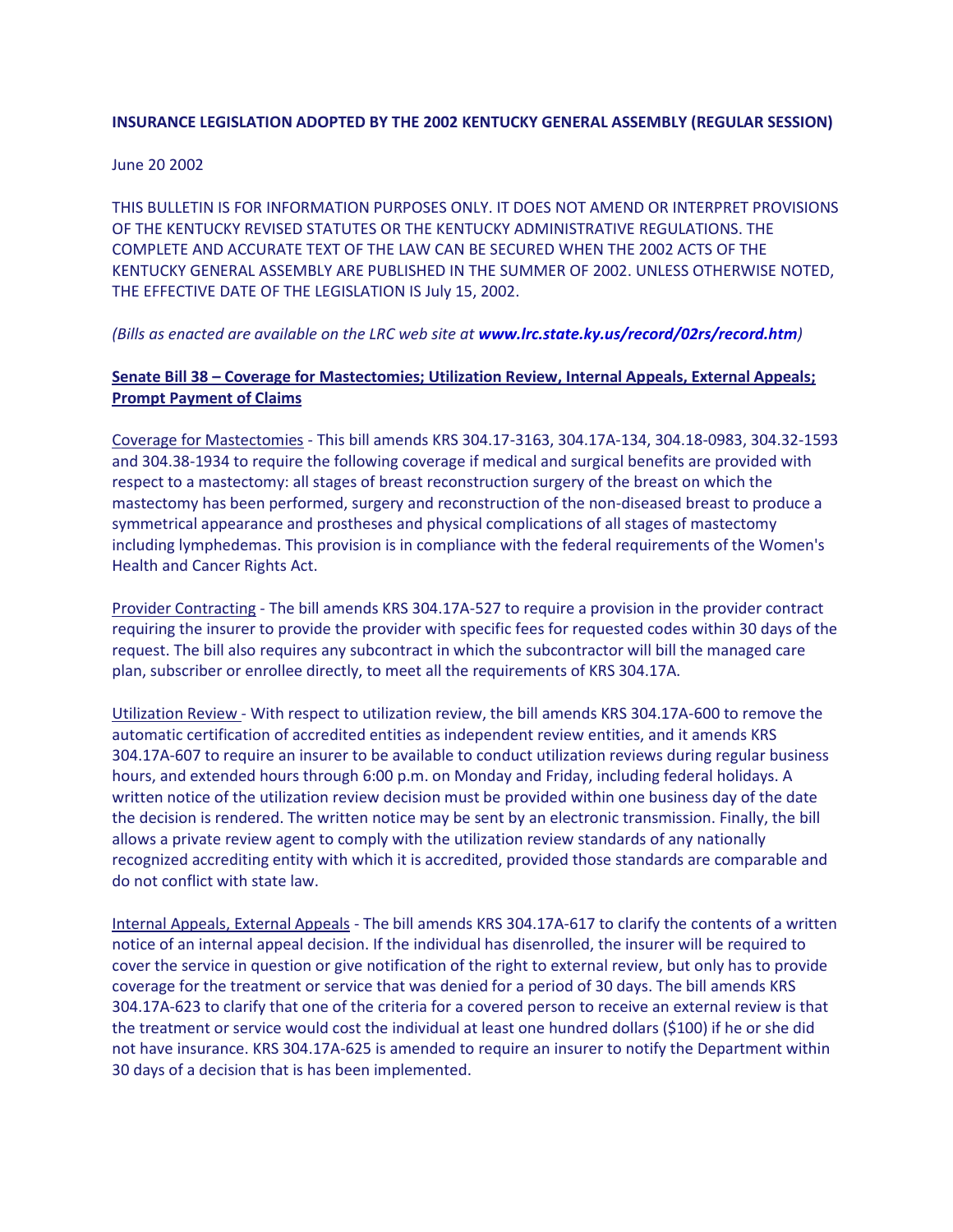Prompt Payment of Claims - This bill amends several definitions in KRS 304.17A-700. The definition of "clean claim" is expanded to include claims that involve coordination of benefits for third-party liability, pre-existing condition investigations or subrogation. An insurer may still contest a clean claim if the insurer has documented and reasonable grounds to believe that the claim involves coordination of benefits or pre-existing conditions. Licensed psychologists and social workers were added to the list of providers that are included within the prompt payment laws, and the definition of "health claim attachment," was amended to include only medical information relating to diagnosis, treatment and services rendered to the covered person.

With respect to adjudication of clean claims, KRS 304.17A-704 is amended to require the insurer to notify the provider, at the time of acknowledgment, of any circumstance that prevents the claim from being a "clean claim" and requires the insurer to adjudicate, not necessarily pay, any resubmitted clean claim in accordance with the claims payment time frames. KRS 304.17A-706 is amended to tighten the circumstances in which an insurer may contest a claim on the basis of a pre-existing condition or coordination of benefits. In order to contest on this basis, the insurer must have "reasonable documented grounds" to believe that the claim involves pre-existing conditions or coordination of benefits. Should an insurer request additional information under a retrospective review, KRS 304.17A-706 now requires the provider to submit that information within fifteen business days. If the provider fails to submit the information, within that time period the insurer is not required to pay interest.

Amendments to KRS 301.17A-714 establish a recoupment procedure whereby an insurer must give prior notice to a provider before recoupment can be made from future payments. The procedure gives the provider an opportunity to dispute overpayment of claims and requires disputes regarding recoupment to be processed and completed within 30 days.

The data reporting requirements of KRS 304.17A-722 were amended to require insurers to report claims and claims payment information to the Department on a calendar quarter basis as opposed to the previous requirement of no less than annually. Additionally, the bill establishes specific data elements requirement in the calendar quarter report. Insurers are required to report the percentages of claims received in a quarter that were adjudicated, those that were paid within various timeframes, and those not yet adjudicated. Insurers are also required to report the percentage of the total dollars of claims that were paid timely and the amount of interest.

Finally, KRS 304.32-320 was amended to require single employers who implement a self-insured health plan for their employees to include in their notice to the Department the name of any outside third party administrator that they are utilizing. Any change in third party administrators must be reported to the Department within 30 days of the change.

*Contact: Health Insurance Policy and Managed Care Division*

# *(502) 564-6088*

# **Senate Bill 41 – Short-Term Nursing Home Policies; Long-Term Care Policies; Non-English Applications**

Short-Term Nursing Home Policies - This bill defines "short-term nursing home insurance policies" to provide coverage for less than twelve consecutive months for necessary or medically necessary diagnostic, preventative, therapeutic, rehabilitative, maintenance, or personal care services, provided in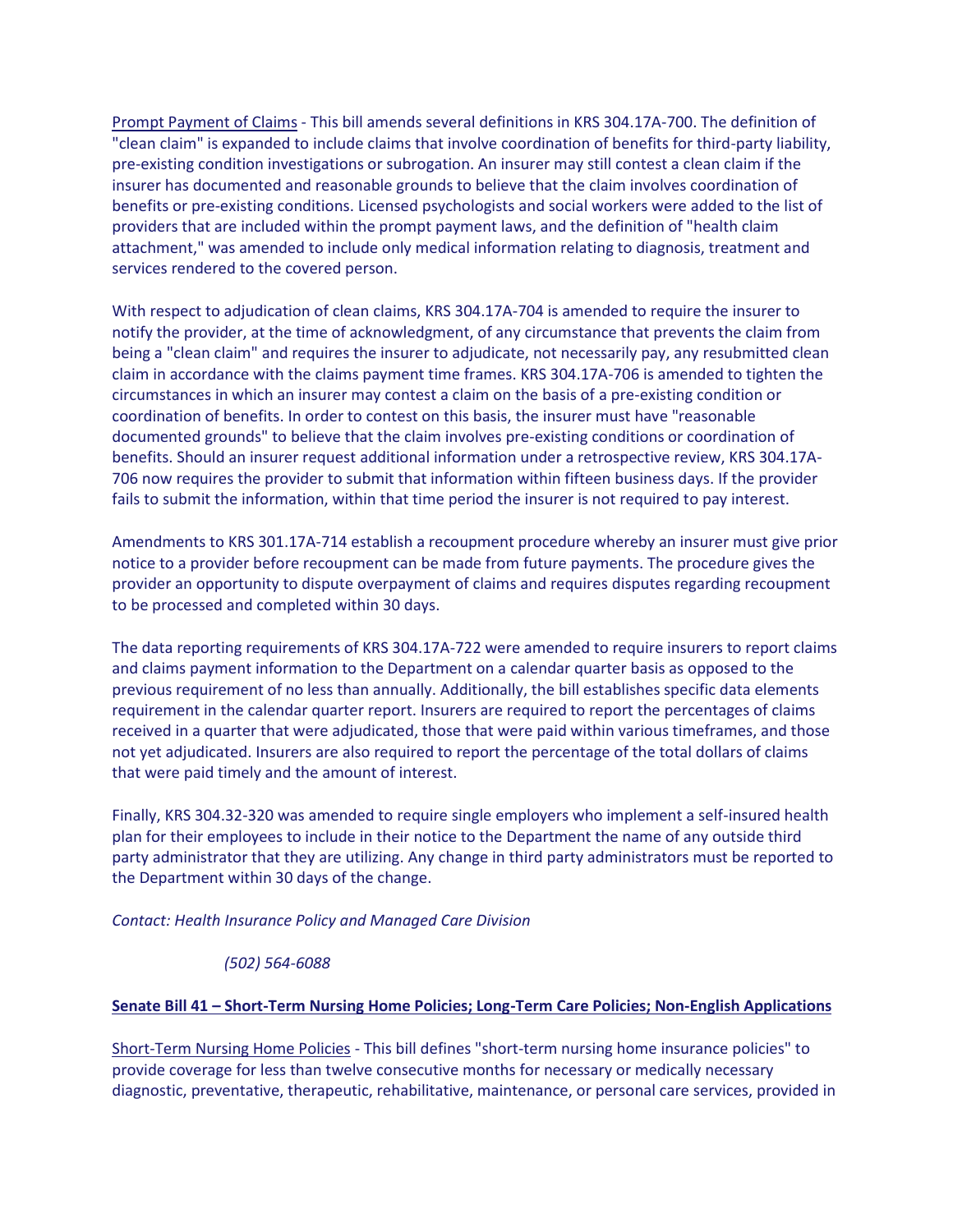a setting other than an acute care unit of a hospital. It also includes a policy or rider that provides for payment of benefits based upon cognitive impairment or loss of functional capacity. The bill requires the Commissioner to promulgate administrative regulations for the regulation of short-term nursing home insurance policies including standards for disclosure of the terms and conditions of the policy and may include loss ratio standards.

Long-Term Care Policies - This bill requires the Commissioner to promulgate administrative regulations establishing standards for premium rate practices and rate increases for long-term care benefits and incidental long-term care benefits. KRS 304.14-600 is amended to define "incidental" to mean that the value of the long-term care benefits provided in a policy is less than 10% of the total value of the benefits provided over the life of the policy; and to include qualified long-term care policies as defined in 26 U.S.C. sec. 7702B(b) within the definition of long-term care insurance. KRS 304.14-560 is amended to require the Commissioner to specify, through an administrative regulation, the information to be provided to the Department to complete the biennially compiled consumer's guide to long-term care insurance in Kentucky.

# *Contact: Kentucky Insurance Program for Seniors*

# *(502) 564-6088*

Non-English Applications - This section of the bill amends KRS 304.14-435 to allow applications required to be filed with the department to be filed in a language other than English. The non-English version of the application must be accompanied by a certification written in English that the non-English version is a complete and accurate translation of the English form filed, be in the same format as the English version, and contain all items in English immediately followed in parenthesis with the non-English translation. If there is a dispute between the English version and the non-English version, the English version shall control, and the non-English version must carry a disclaimer in the non-English language to this effect.

# *Contact: Health Insurance Policy and Managed Care Division*

*(502) 564-6088*

*Property and Casualty Division*

*(502) 564-6046*

*Life Division*

*(502) 564-6071*

**Senate Bill 117 - Sprinkler Contractor Proof of Insurance** - This bill amends KRS 198B.595 regarding the proof of insurance requirements for fire protection sprinkler contractors' license. The workers' compensation insurance required by this section must be in the form of certificate of insurance executed by an insurer authorized to do business in this state. The liability insurance required by this section must be professional liability insurance that covers the legal liability of the licensed person as the result of erroneous acts or failure to act in his or her capacity as a fire protection sprinkler contractor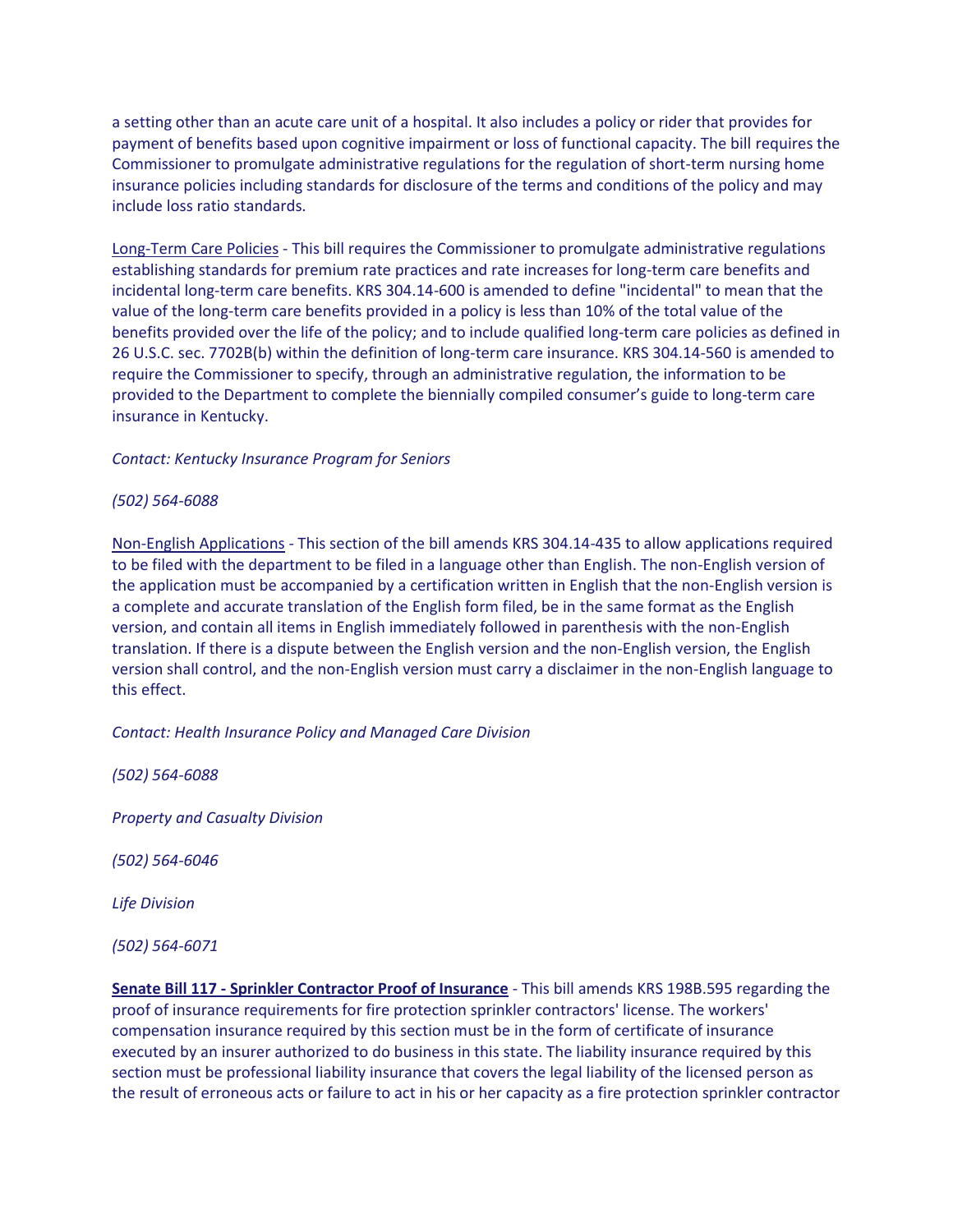and must be in the form of certificate of insurance executed by an insurer authorized to do business in this state or exported by a licensed surplus lines broker to an eligible carrier pursuant to KRS 304.10-020 to 304.10-210.

*Contact: Property and Casualty Division*

*(502) 564-6046*

**Senate Bill 139 - Private Investigators -** This bill establishes a private investigator license but specifically excludes from the requirement "an insurance company, licensed insurance agent, or staff or independent adjuster if authorized

to do business in Kentucky, performing investigative duties limited to matters strictly pertaining to an insurance transaction."

*Contact: Agent Licensing Division*

*(502) 564-6004* 

*Kentucky Board of Licensure for Private Investigators*

*(to be established)*

### **Senate Bill 146 - Limited Health Service Organizations; Health Discount Plans**

Limited Health Service Organizations - This bill establishes a new certificate of authority for limited health service organizations. A limited health service organization is defined as an entity that undertakes to provide or arrange a limited health service or services to enrollees. The bill also establishes the requirements to obtain and maintain a certificate of authority as a limited health service organization. Entities that currently hold a certificate of authority as an HMO - Single Service Organization will be transitioned to this new certificate of authority.

The bill also creates a new subtitle, KRS 304.17C, addressing the regulation of limited health service benefit plans, including required disclosures, network access and adequacy standards, and provider contracting and participation standards.

Health Discount Plans - With respect to health discount plans, this bill repeals the requirement that health discount plans receive a certificate of filing from the Department of Insurance. However, the bill creates a new statute in KRS 367, requiring specific disclosures to consumers and requiring a separate contract with each health care provider listed in conjunction with the health discount plan. These provisions are to be enforced by the Office of the Attorney General.

Ambulance Services - The bill amends KRS 304.1-120 to specifically exempt from regulation under the Insurance Code a public or private ambulance service licensed and regulated by the Cabinet for Health Services to the extent that it solicits membership subscriptions, accepts membership applications, charges membership fees and furnishes prepaid or discounted ambulance services, including both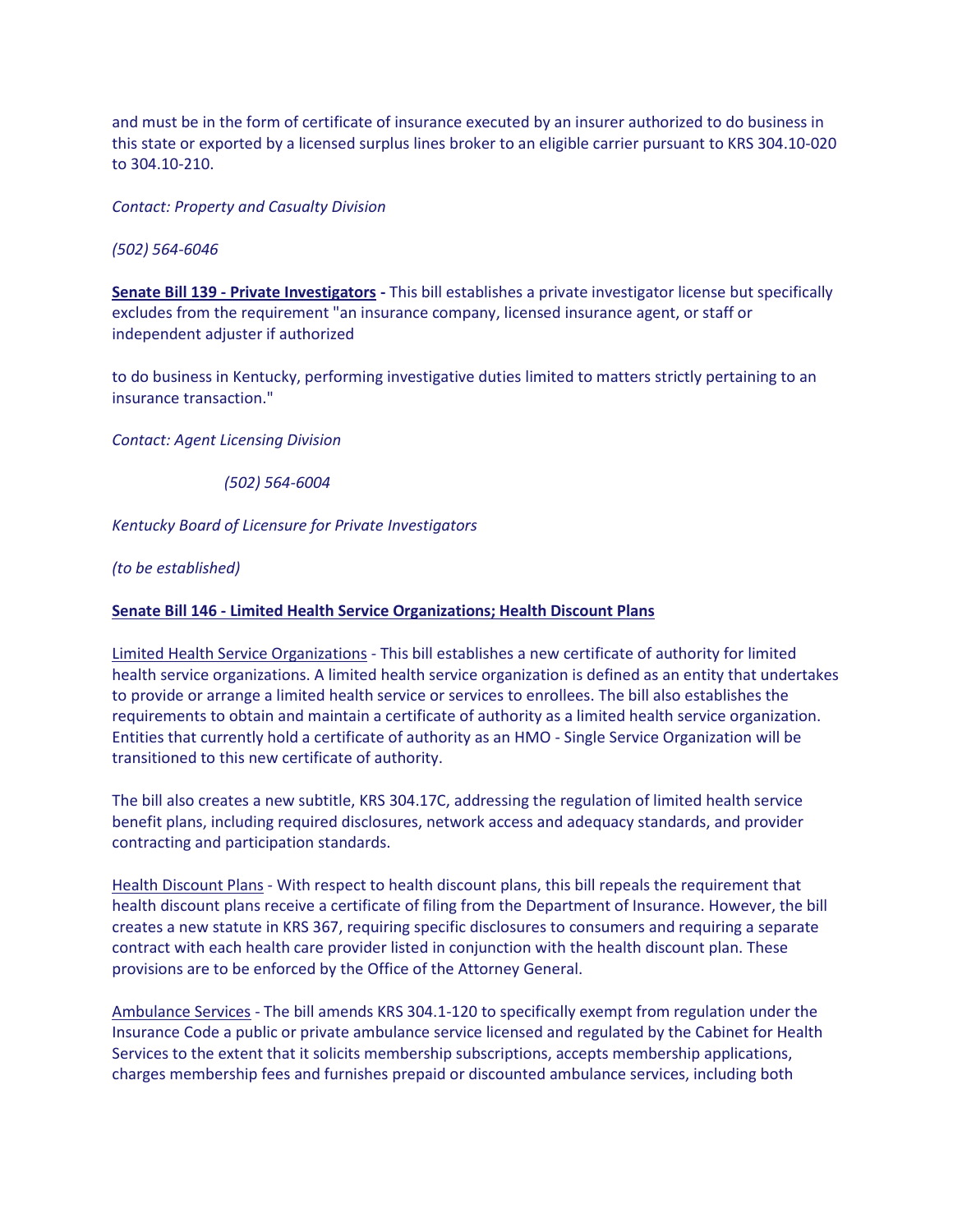ground and air ambulance services, to subscription members and designated members of their households.

*Contact: Health Insurance Policy and Managed Care Division*

*(502) 564-6088*

*Financial Standards and Examination Division*

*(502) 564-6082*

*Office of the Attorney General*

*Consumer Protection Division*

*(502) 696-5389*

**Senate Bill 152 - Coverage for Hearing Aids and Related Services** - This bill creates a new section of Subtitle 17A of KRS Chapter 304 to require all health benefit plans to provide coverage for the full cost of one hearing aid per hearing impaired ear and all related services for persons under 18 years of age up to \$1,400 every 36 months.

*Contact: Health Insurance Policy and Managed Care Division*

*(502) 564-6088*

**House Bill 39 - Coverage for Anesthesia and Hospitalization Services In Connection with Dental** 

**Procedures** - This bill creates a new section of Subtitle 17A of KRS Chapter 304 to require health benefit plans that provide coverage for general anesthesia and hospitalization services to provide coverage for payment of anesthesia and hospital or facility charges for services performed in a hospital in connection with dental procedures for children below the age of nine years, persons with serious mental or physical conditions, and persons with behavioral problems

*Contact: Health Insurance Policy and Managed Care Division*

*(502) 564-6088*

**House Bill 47 - Telemarketing -** This bill defines "telephone solicitation" and prohibits anyone making a telephone solicitation from calling a person on the zero call list maintained by the Office of the Attorney General. The exceptions to the definition of "telephone solicitation" have been amended and will now include:

- $\circ$  Calls from charitable organizations soliciting only donations (If the telemarketer is soliciting a donation as part of a sale, the telemarketer must comply with the law.);
- o Calls regarding existing debts or contracts;
- $\circ$  Calls from businesses with whom the Kentucky consumer has a prior or existing relationship;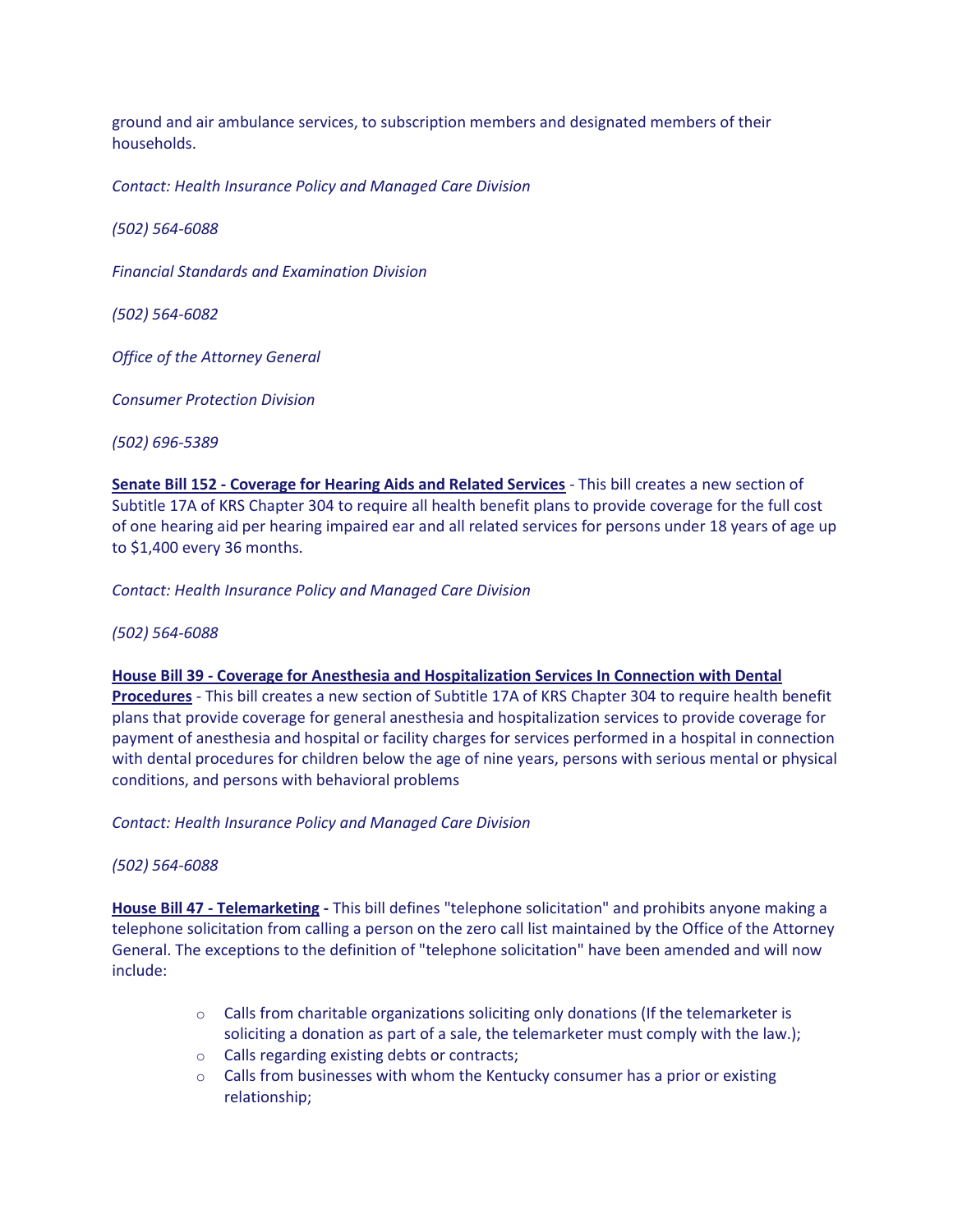- $\circ$  Calls made with the express permission of the Kentucky consumer; and
- o Business to business calls.

This bill removes many of the previous specific exemptions, and makes agents, insurers, and all others in the insurance industry subject to the new telephone solicitation restrictions and exceptions like any other caller. The Attorney General is responsible for enforcement and interpretation of the law. The Public Service Commission is responsible for educating the public of the provisions of this law.

# *Contact: Office of the Attorney General (enforcement issues)*

*Consumer Protection Division*

*(502) 696-5389*

*Public Service Commission (education issues)*

*(502) 564-3940*

**House Bill 136 - Illegal Inducement** - This bill amends KRS 304.12-110 to change the value limit for prizes, goods, wares, merchandise, or property that may be offered by insurers, agents, surplus lines brokers, and solicitors to insureds, prospective insureds, or others from \$10 to \$25.

*Contact: Legal Division*

*(502) 564-6032*

# **House Bill 165 - Licensing; Surplus Lines Taxes**

Producer Licensing - This bill makes changes to the licensing provisions to address recent federal interpretations of licensing reciprocity requirements, newly adopted amendments to the NAIC Model Producer Act, and uniformity among licenses by:

- Separating appointment from the agent licensing procedure;
- Allowing agent to hold license without an appointment (but agent still needs appointment to exercise license)
- Increasing the minimum amount of financial responsibility of resident agent and consultant to \$20,000/\$100,000;
- Requiring resident agent to confirm financial responsibility at time of license renewal;
- Establishing uniform rules for all licensed business entity designations;
- Changing agent lines of authority:
- Adds Personal Lines;
- Consolidates Marine & Transportation and Mortgage Guaranty with other existing lines of authority;
- Changes the name of "Common Carrier" to "Travel";
- Sunsets 2 obsolete limited lines of authority (Motor Vehicle Physical Damage and Mechanical Breakdown);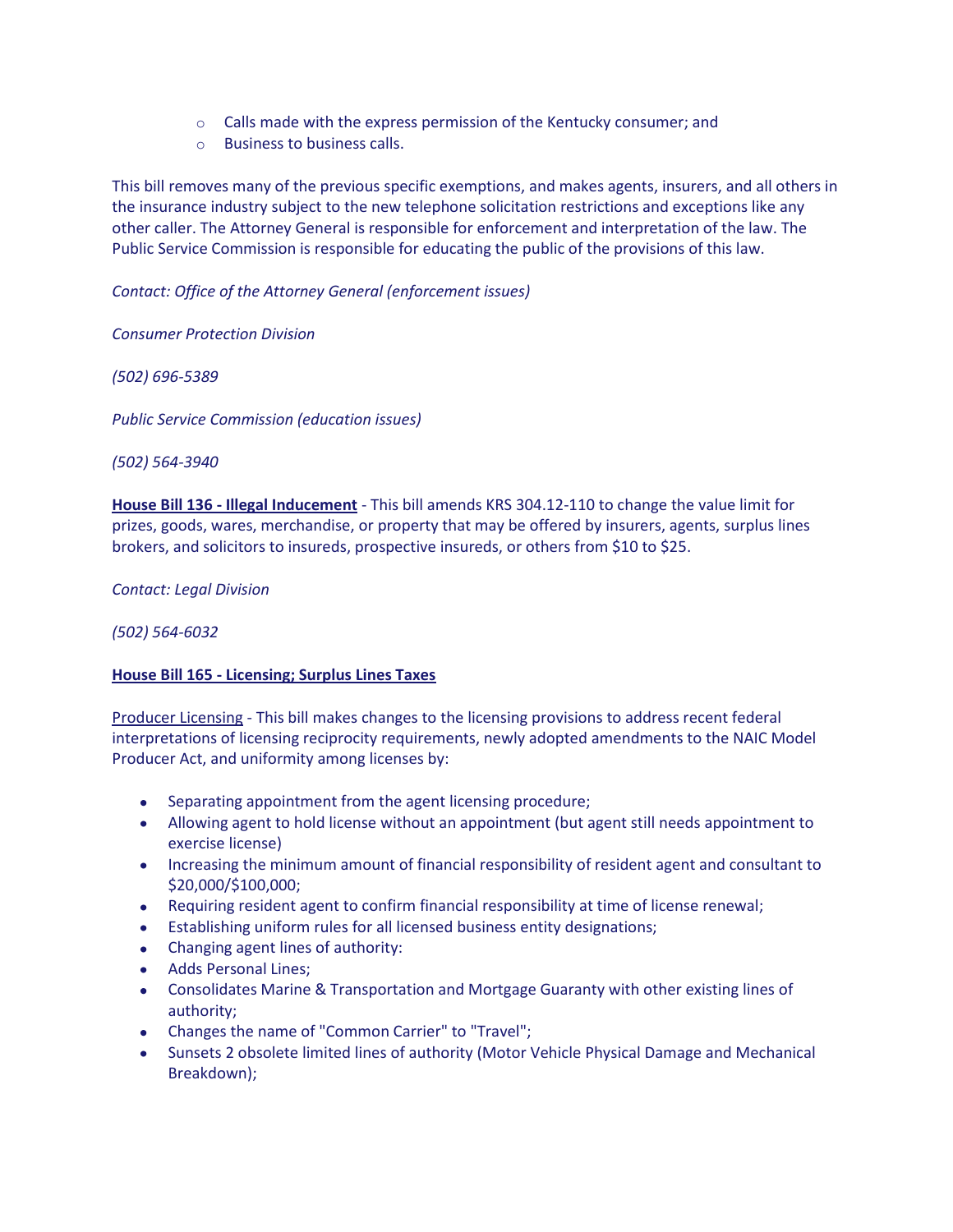- Specifying Commissioner to determine character of resident individual before issuing agent license;
- Biennial license renewal for agent
- Renewing cycle for all licenses biennially for
- Individual by the last day of birth month based on odd/even birth year;
- Business Entity by March 31 based on odd/even year license issued;  $\bullet$
- Renewing all appointments biennially by March 31 based on insurer's certificate of authority;
- Expanding to all licenses
- Application contents, procedures, and fee refund;
- Late renewal grace period and penalty;
- Reverting back to 12 month period for apprentice adjuster training (currently 180 days);  $\bullet$
- Reenacting requirement that licensee give notice of criminal or administrative action;
- Changing requirements for surplus lines broker license:
- Hold agent license with lines of authority for property and casualty;
- Be deemed to be competent and trustworthy;
- File evidence of financial responsibility for \$1 million / \$2 million dollars;
- Pay fees;
- Allowing bank to hold specialty credit insurance producer license.
- Issues license for non-resident surplus lines broker effective July 1, 2002
- Allows non-resident surplus lines broker to be licensed, but cannot exercise license without a non-resident agent license with property and casualty lines of authority

*Contact: Agent Licensing Division*

*(502) 564-6004*

Safeharbors - This section amends licensure and disclosure requirements in KRS 304.9-135 to mirror the federal Gramm-Leach-Bliley Act.

# *Contact: Legal Division*

*(502) 564-6032*

Surplus Lines Taxes - Includes amendment to KRS 304.10-170 and 10-180 to require Surplus Lines brokers to file quarterly reports and pay the 3% tax, within thirty (30) days of the end of each calendar quarter, on all surplus lines insurance transacted during the preceding calendar quarter.

*Contact: Property and Casualty Division*

# *(502) 564-6046*

*House Bill 260 - Auto Insurance for "Loaner" Vehicles -* This bill amends KRS 190.033 regarding a motor vehicle dealer's license requirement of a bond or policy for all dealers to provide public liability and property damage coverage for the operation of any vehicle owned or being offered for sale by the dealer or wholesaler when being operated by the owner or seller, his agents, servants, employees, prospective customers, or other persons. In circumstances where a customer's or other person's vehicle is out of use because of breakdown, repair, or servicing and a motor vehicle is loaned, with or without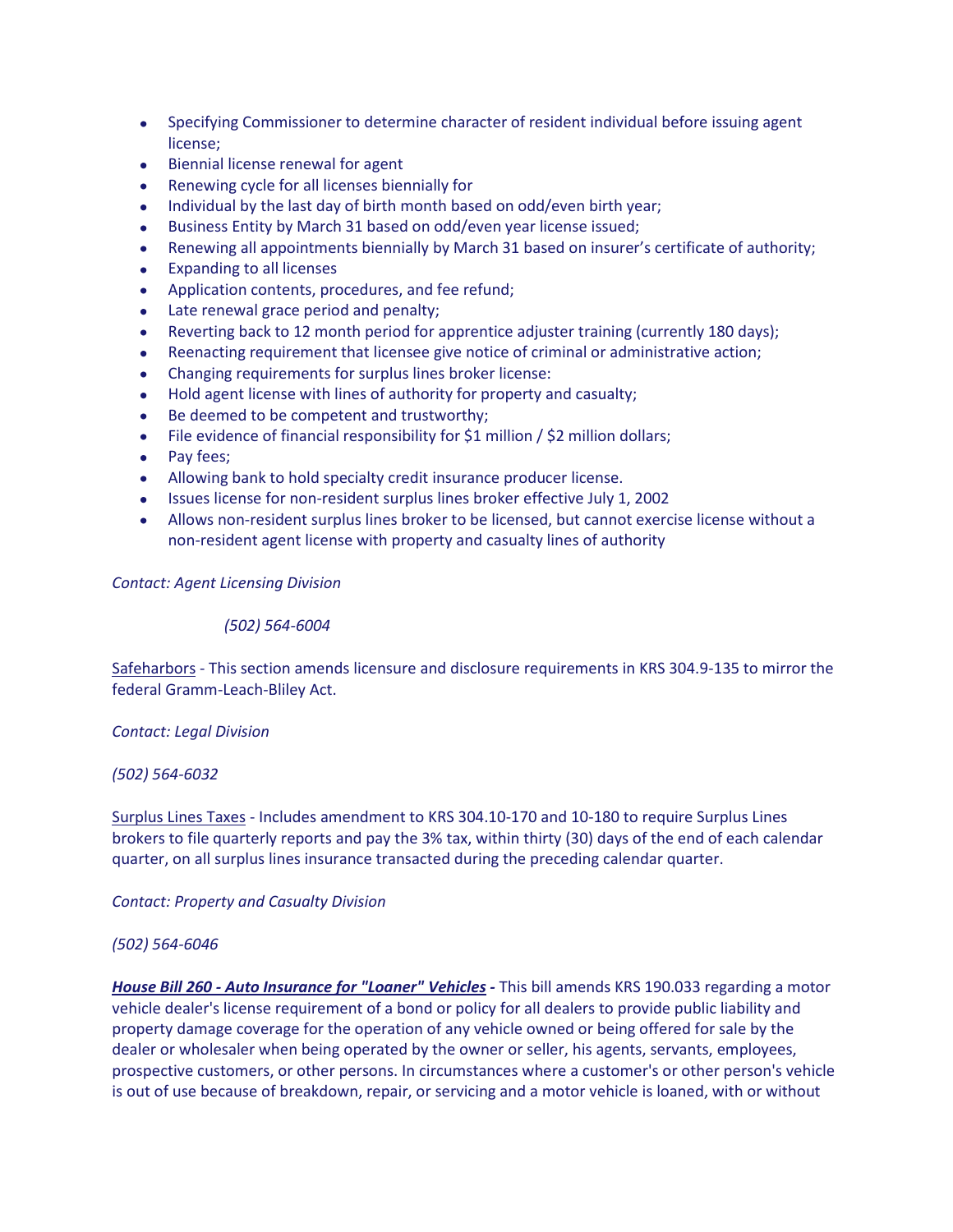consideration, the coverage mandated by this section shall be in excess of, and be deemed secondary to, the collision, bodily injury, and property damage liability coverage under a customer's or other person's own coverage for that person's own negligence, otherwise the mandated dealer's coverage shall be primary.

This bill also amends KRS 304.20-065 to provide that every motor vehicle insurance policy insuring a motor vehicle with coverage for collision, bodily injury, and property damage liability, or all three (3), licensed in this state shall extend these coverages to cover the insured individual's negligence while operating a motor vehicle which is loaned, with or without consideration, to the insured individual as a replacement vehicle while the insured's vehicle is out of use because of breakdown, repair, or servicing and if the other motor vehicle is loaned by a person, firm or corporation engaged in the business of selling, repairing, and servicing motor vehicles. The extension of coverage shall include coverage for damage to or loss of the loaned vehicle as a result of the negligence of the insured.

#### *Contact: Property and Casualty Division*

### *(502) 564-6046*

**House Bill 281 - Insurance Purchasing Outlets** - This bill allows for the creation of an "insurance purchasing outlet" in order to purchase a health benefit plan for its members. Those eligible to be members of an insurance purchasing outlet include an employer, eligible employee, self-employed person, unemployed person or retiree who is not eligible for Medicare. An insurance purchasing outlet must receive a certificate of registration from the Department of Insurance. The specific duties and requirements for the operation of the insurance purchasing outlet are enumerated in the bill. Additionally, the bill sets forth the rate-making procedures and restrictions for health benefit plans issued through an insurance purchasing outlet.

Employers participating in an insurance purchasing outlet shall provide a voucher to its eligible employees to purchase a health benefit plan through the insurance purchasing outlet. The procedures for issuing and redeeming the voucher will be established through administrative regulations promulgated by the Commissioner. A companion bill, HB 280, allows for an income tax credit for vouchers issued for the purchase of health insurance.

*Contact: Health Insurance Policy and Managed Care Division*

*(502) 564-6088*

**House Bill 296 - Student Loans** - This bill requires that the Department

suspend or revoke the licenses or deny the applications of individuals who are not meeting their repayment obligation for student loans.

*Contact: Agent Licensing Division*

*(502) 564-6004*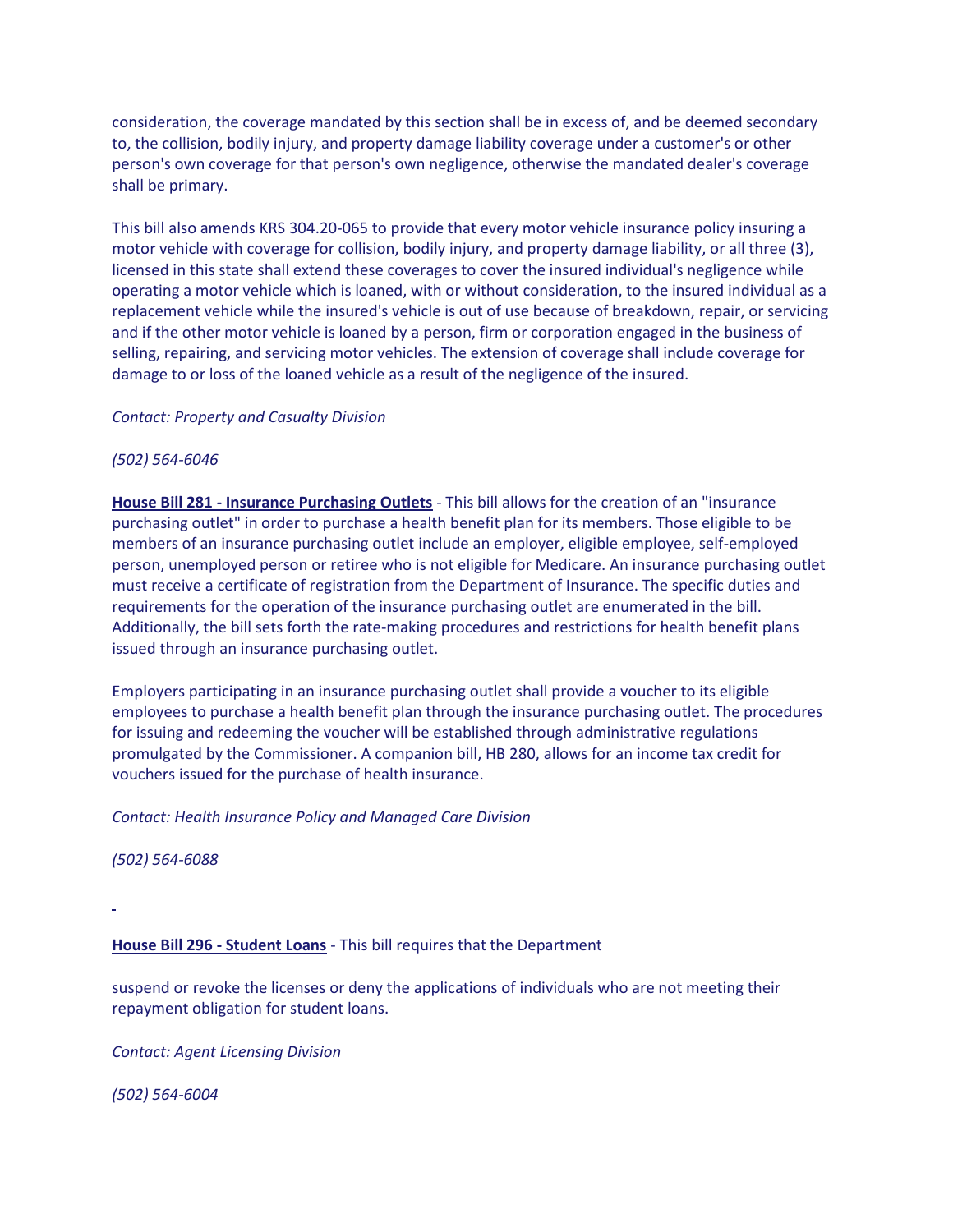### *John Royalty*

#### *Kentucky Higher Education Assistance Authority*

## *(502) 696-7272, (800) 668-5772*

**House Bill 348 - Workers' Compensation; Black Lung** - The bill lowers medical thresholds and increases benefits for black lung awards to include simple CWP (Coal Workers Pneumoconiosis) as being compensable for a retraining incentive benefit. Pulmonary impairment is no longer be a requirement for certain retraining incentive benefits. The bill requires that all doctors evaluating miners for black lung be certified "B Readers" and includes a consensus reading process in the determination of awards. The university examination procedure has been eliminated. Claims made after HB 1 of 1996 to the present can be reconsidered under the new standards and extends the time allowed for the filing of post HB 1 claims to December 12, 2002. The bill also provides up to 17 weeks of additional retraining benefits for GED attainment, allows retraining benefits to be extended in time, but not amount, for those who want to attend school part-time rather than full time, provides a completion bonus when retraining is completed, and provides that miners 57 years of age or older may take advantage of a 25% permanent partial award in lieu of a retraining benefit. Coal employers shall be required to post notices of these changes, the notices shall also be posted by the Department of Workers Claims.

### *Contact: Department of Workers Claims*

### *(502) 564-5550*

# **House Bill 391 - Health Benefit Plans; Kentucky Access; Extension of Benefits, Continuation Coverage and Conversion Coverage; Charitable Health Care Medical Malpractice Coverage; Rental Reimbursement Coverage**

Health Benefit Plans - This bill makes several amendments to Subtitle 17A of KRS Chapter 304 regarding health benefit plans.

- o makes the referral of an "individual" rather than an "employee" to Kentucky Access an unfair trade practice;
- o allows health benefit plans to be nonrenewed if the group no longer meets the participation requirements;
- $\circ$  clarifies when a new health benefit plan rate filing must be made and when an existing filing can be amended;
- $\circ$  consolidates the provisions for health benefit plan rate hearings;
- $\circ$  clarifies how the rating bands for the individual health benefit plans will be "collapsed" to +/- 35% (on and after 1/1/03);
- $\circ$  maintains the expanded rating bands (+/- 50%) for health benefit plans issued to small groups, associations and employer-organized associations;
- $\circ$  repeals KRS 304.17A-137 that requires coverage of drugs not approved by the FDA for cancer treatment under certain conditions; and
- $\circ$  repeals KRS 304.17A-260 which requires certain health insurers to be approved to reenter Kentucky's health insurance market.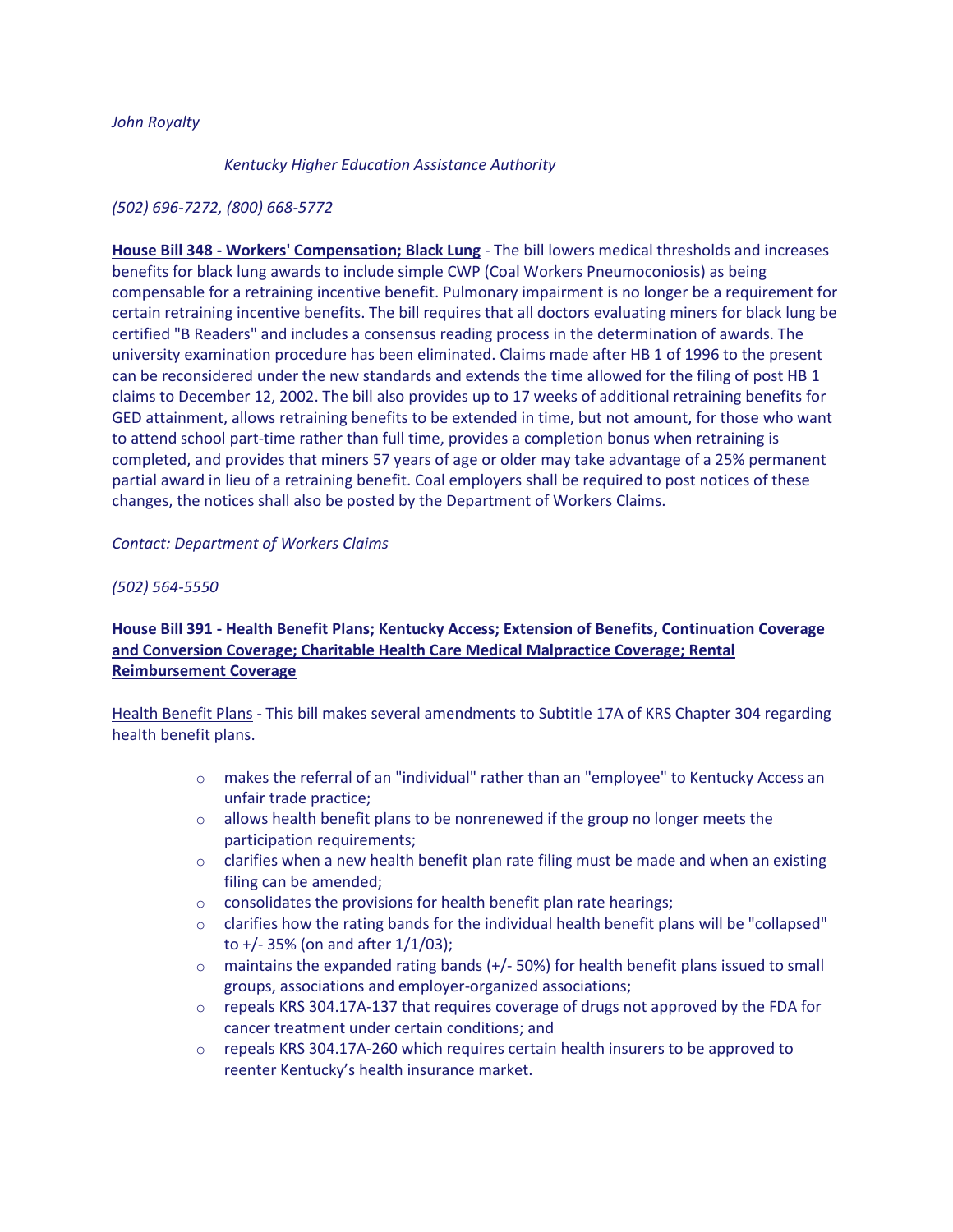$\circ$  repeals the requirement of KRS 304.17A-080 that the Health Insurance Advisory Council review the list of high-cost conditions for the Kentucky Guaranteed Acceptance Program.

# *Contact: Health Insurance Policy and Managed Care Division*

### *(502) 564-6088*

Kentucky Access - With respect to Kentucky Access, the bill creates a new section of Subtitle 17B of KRS Chapter 304 to require the Health Insurance Advisory Council to review the list of high-cost health conditions and make recommendations for changes to the Commissioner. The Commissioner is permitted to add to or delete from the list of high-cost health conditions by administrative regulation. Additionally, the eligibility requirements for Kentucky Access set forth in KRS 304.17B-015 are amended to require rejection by at least one insurer, rather than two insurers.

#### *Contact: Kentucky Access Division*

### *(502) 573-1026*

Extension of Benefits, Continuation Coverage and Conversion Coverage - KRS 304.18-126 is amended to define "disability" for the purposes of extension of benefits. Benefits payable under an extension of benefits are limited to the member's hospital confinement or period of total disability. The bill also describes a reasonable extension of benefits under major medical coverage for a period of total disability. With respect to continuation coverage and conversion coverage, the bill amends the current statute to create two separate statutes to deal with each coverage separately.

#### *Contact: Health Insurance Policy and Managed Care Division*

#### *(502) 564-6088*

Charitable Health Care Medical Malpractice Coverage - This section amends KRS 304.40-075 to require Charitable Health Care Providers who seek state reimbursement of the cost of their medical malpractice coverage to file a copy of their policy, declaration page, and any other documentation necessary to determine the proper amount of premiums and taxes to be reimbursed. Charitable health care providers that receive a premium refund must promptly remit that amount to the Department.

#### *Contact: Property and Casualty Division*

#### *(502) 564-6046*

Rental Reimbursement Coverage - This section creates a new section in KRS 304 Subtitle12 in connection with rental reimbursement coverage under an automobile policy, prohibiting an insurer, its employees or representatives, agents, consultants, or adjusters from soliciting or accepting a referral fee or gratuity for referring an insured or claimant to a rental vehicle agency, state or suggesting that a specific rental vehicle agency must be used to be covered under the policy, or restricting the insured's or claimant's right to chose a rental vehicle agency.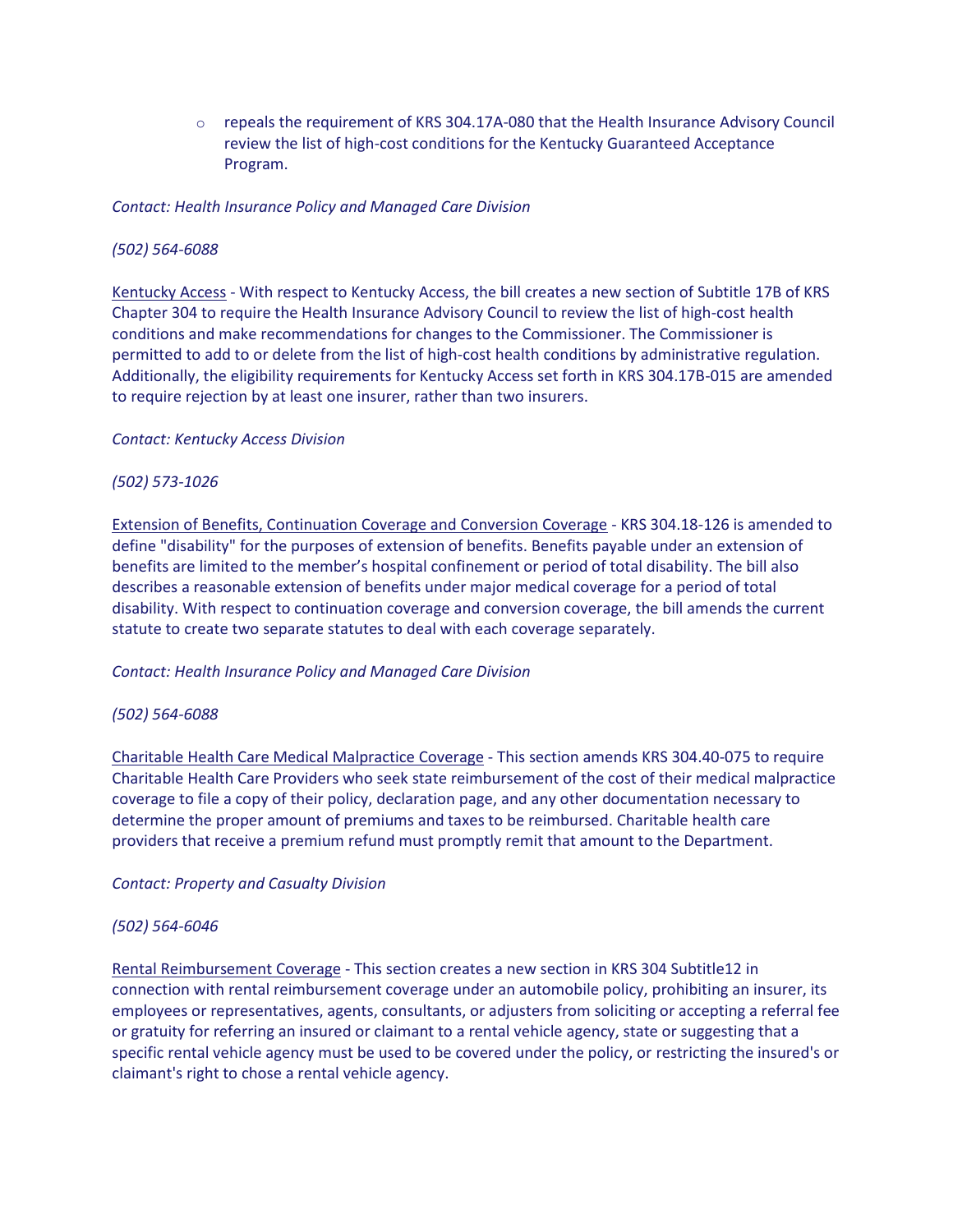### *Contact: Legal Division*

## *(502) 564-6032*

**House Bill 395 - Coverage for Inherited Metabolic Diseases -** This bill amends KRS 304.17A-139 to remove the general \$4,000 cap on coverage for inherited metabolic diseases and provides for a \$25,000 cap on medical formulas and a separate cap of \$4,000 on low-protein modified foods for each plan year.

*Contact: Health Insurance Policy and Managed Care Division*

### *(502) 564-6088*

**House Bill 510 - Cancellation of Health Benefit Plans** - This bill amends KRS 304.17A-245 to require 30 days advance written notice, by regular United States first class mail, for cancellation of health benefit plans. If premiums have been paid, the insurer is required to pay all claims through the end of the 30 day notice period. If a group policy is canceled, the insurer must notify each member of the right to conversion within 15 days after the grace period.

Cancellation Due to Non-Payment of Premium - With regard to cancellation due to non-payment of premium, insurers must give at least 30-days notice of cancellation. Additionally, this bill creates a new section of Subtitle 17A of KRS Chapter 304 to provide that if the premium is not paid by the due date, an insurer must allow a 30-day grace period for which payments must be made prior to termination. If premium is not paid at the conclusion of the 30-day grace period, the policy automatically terminates to the last date through which premium was paid. This must be clearly communicated in the 30-day cancellation notice, and all group contracts must include an automatic termination provision. All group contracts must also include an insurer's reinstatement policy, and an insurer is prohibited from denying a contract holder or policyholder reinstatement based on a health status- related factor in KRS 304.17A-200 or consideration of medical loss ratio.

*Contact: Health Insurance Policy and Managed Care Division*

# *(502) 564-6088*

**House Bill 554 - Guaranteed Acceptance Program** - This bill amends the definition of a guaranteed acceptance program (GAP) plan claim to mean the dollar amount of benefits paid by an insurer on behalf of a guaranteed acceptance plan enrollee for claims that were incurred while the individual was a guaranteed acceptance program plan enrollee.

*Contact: Health Insurance Policy and Managed Care Division*

*(502) 564-6088*

Janie A. Miller, Commissioner

\_\_\_\_\_\_\_\_\_\_\_\_\_\_\_\_\_\_\_\_\_\_\_\_\_\_\_\_